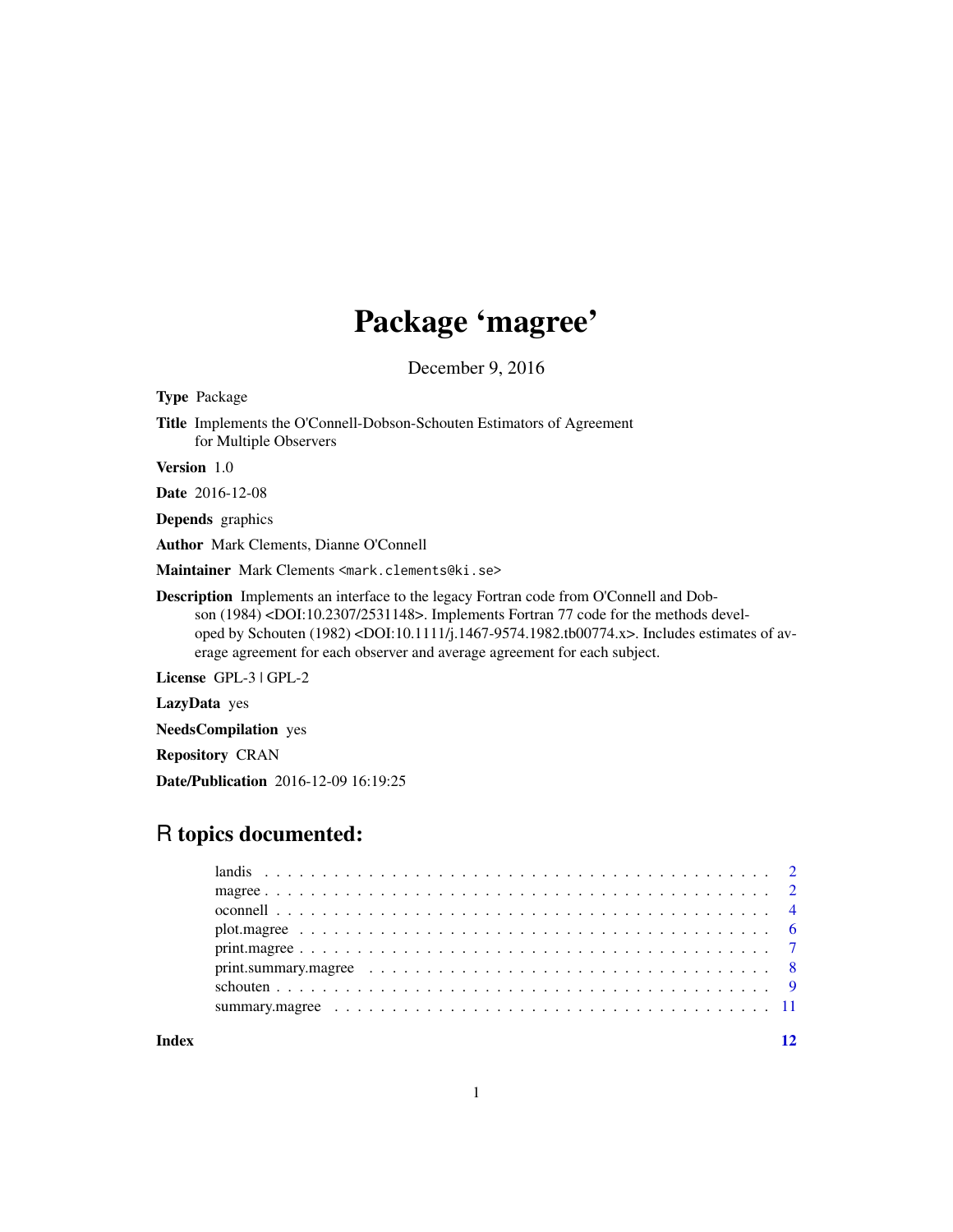<span id="page-1-0"></span>

Canonical dataset for agreement for multiple observers described in Landis and Koch (Biometrics 1977; 33: 363-374).

#### Usage

data("landis")

#### Format

The format is: int [1:118, 1:7] 4 1 3 4 3 2 1 3 2 1 ... - attr(\*, "dimnames")=List of 2 ..\$ : chr [1:118] "1" "2" "3" "4" ... ..\$ : chr [1:7] "A" "B" "C" "D" ...

#### Source

Landis and Koch (Biometrics 1977; 33: 363-374)

#### Examples

```
data(landis)
## maybe str(landis) ; plot(landis) ...
```
<span id="page-1-1"></span>magree *O'Connell-Dobson-Schouten estimators for multiobserver agreement.*

#### Description

Use the O'Connell-Dobson-Schouten estimators of agreement for nominal or ordinal data.

#### Usage

```
magree(X, weights=c("unweighted","linear","quadratic"), score = NULL)
```
#### Arguments

| $\mathsf{X}$ | A matrix or data-frame with observations/subjects as rows and raters as columns. |
|--------------|----------------------------------------------------------------------------------|
| weights      | <b>"unweighted"</b> For nominal categories - only perfect agreement is counted.  |
|              | "linear" For ordinal categories where disagreement is proportional to the dis-   |
|              | tance between the categories. This is analogous to the agreement weights         |
|              | $w_{i,j} = 1 -  score[i] - score[j] /(max(score) - min(score)).$                 |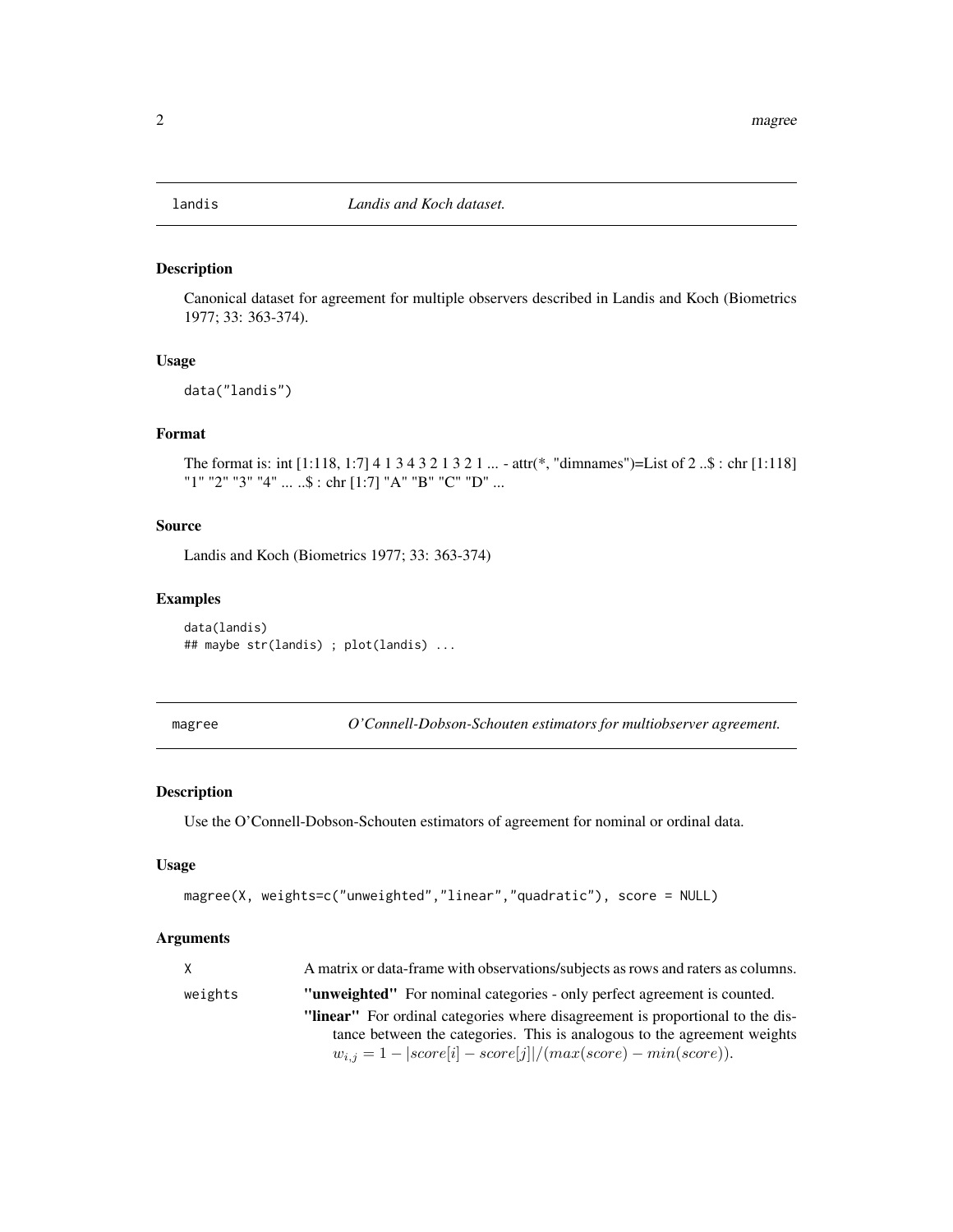#### <span id="page-2-0"></span>magree 3 and 3 and 3 and 3 and 3 and 3 and 3 and 3 and 3 and 3 and 3 and 3 and 3 and 3 and 3 and 3 and 3 and 3 and 3 and 3 and 3 and 3 and 3 and 3 and 3 and 3 and 3 and 3 and 3 and 3 and 3 and 3 and 3 and 3 and 3 and 3 and

|       | "quadratic" For ordinal categories where disagreement is proportional to the                                             |
|-------|--------------------------------------------------------------------------------------------------------------------------|
|       | square of the distance between the categories. This is analogous to the                                                  |
|       | agreement weights $w_{i,j} = 1 - (score[i] - score[j])^2/(max(score) -$<br>$min(score))^2$ .                             |
| score | The scores that are to be assigned to the categories. Currently, this defaults to a<br>sorted list of the unique values. |

# Details

The Fortran code from Professor Dianne O'Connell was adapted for R.

The output object is very similar to the Fortan code. Not all of the variance terms are currently used in the print and summary methods.

#### Value

| oconnell | object from the oconnell function                |
|----------|--------------------------------------------------|
| schouten | object from the schouten function                |
| call     | As per sys. $call()$ , to allow for using update |

#### See Also

[oconnell](#page-3-1), [schouten](#page-8-1).

#### Examples

```
## Table 1 (O'Connell and Dobson, 1984)
summary(fit <- magree(landis, weights="unweighted"))
update(fit, weights="linear")
update(fit, weights="quadratic")
## Table 5, O'Connell and Dobson (1984)
magree(landis==1)
magree(landis==2)
magree(landis==3)
magree(landis==4)
magree(landis==5)
## Plot of the marginal distributions
plot(fit)
## Plot of the average agreement by observer
plot(fit, type="kappa by observer")
```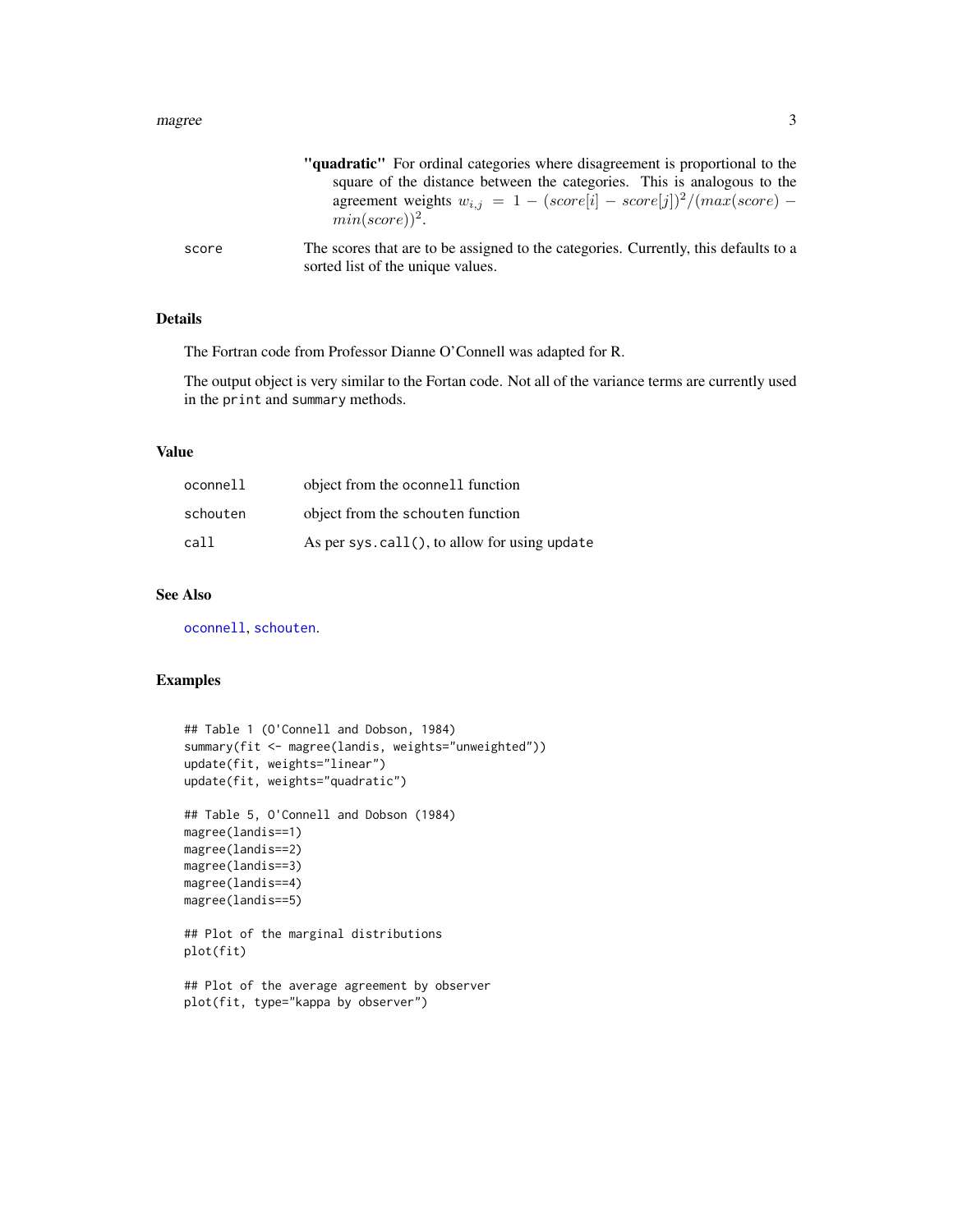<span id="page-3-1"></span><span id="page-3-0"></span>

Use the O'Connell-Dobson estimator of agreement for nominal or ordinal data. This includes a range of statistics on agreement for assuming either distinct or homogeneous items.

# Usage

```
oconnell(X, weights=c("unweighted","linear","quadratic"), i=NULL, score = NULL)
```
# Arguments

| X       | A matrix or data-frame with observations/subjects as rows and observers as<br>columns.                                                                                                                                                                  |
|---------|---------------------------------------------------------------------------------------------------------------------------------------------------------------------------------------------------------------------------------------------------------|
| weights | "unweighted" For nominal categories - only perfect agreement is counted.                                                                                                                                                                                |
|         | "linear" For ordinal categories where disagreement is proportional to the dis-<br>tance between the categories. This is analogous to the agreement weights<br>$w_{i,j} = 1 -  score[i] - score[j] /(max(score) - min(score)).$                          |
|         | "quadratic" For ordinal categories where disagreement is proportional to the<br>square of the distance between the categories. This is analogous to the<br>agreement weights $w_{i,j} = 1 - (score[i] - score[j])^2/(max(score) -$<br>$min(score))^2$ . |
| i       | 1. For nominal categories - only perfect agreement is counted.                                                                                                                                                                                          |
|         | 2. For ordinal categories where disagreement is proportional to the distance<br>between the categories. This is analogous to the agreement weights $w_{i,j} =$<br>$1 -  score[i] - score[j] /(max(score) - min(score)).$                                |
|         | 3. For ordinal categories where disagreement is proportional to the square of<br>the distance between the categories. This is analogous to the agreement<br>weights $w_{i,j} = 1 - (score[i] - score[j])^2/(max(score) - min(score))^2$ .               |
|         | This argument takes precedence over weights if it is specified.                                                                                                                                                                                         |
| score   | The scores that are to be assigned to the categories. Currently, this defaults to<br>1:L, where codeL is the number of categories.                                                                                                                      |

#### Details

The Fortran code from Professor Dianne O'Connell was adapted for R.

The output object is very similar to the Fortan code. Not all of the variance terms are currently used in the print, summary and plot methods.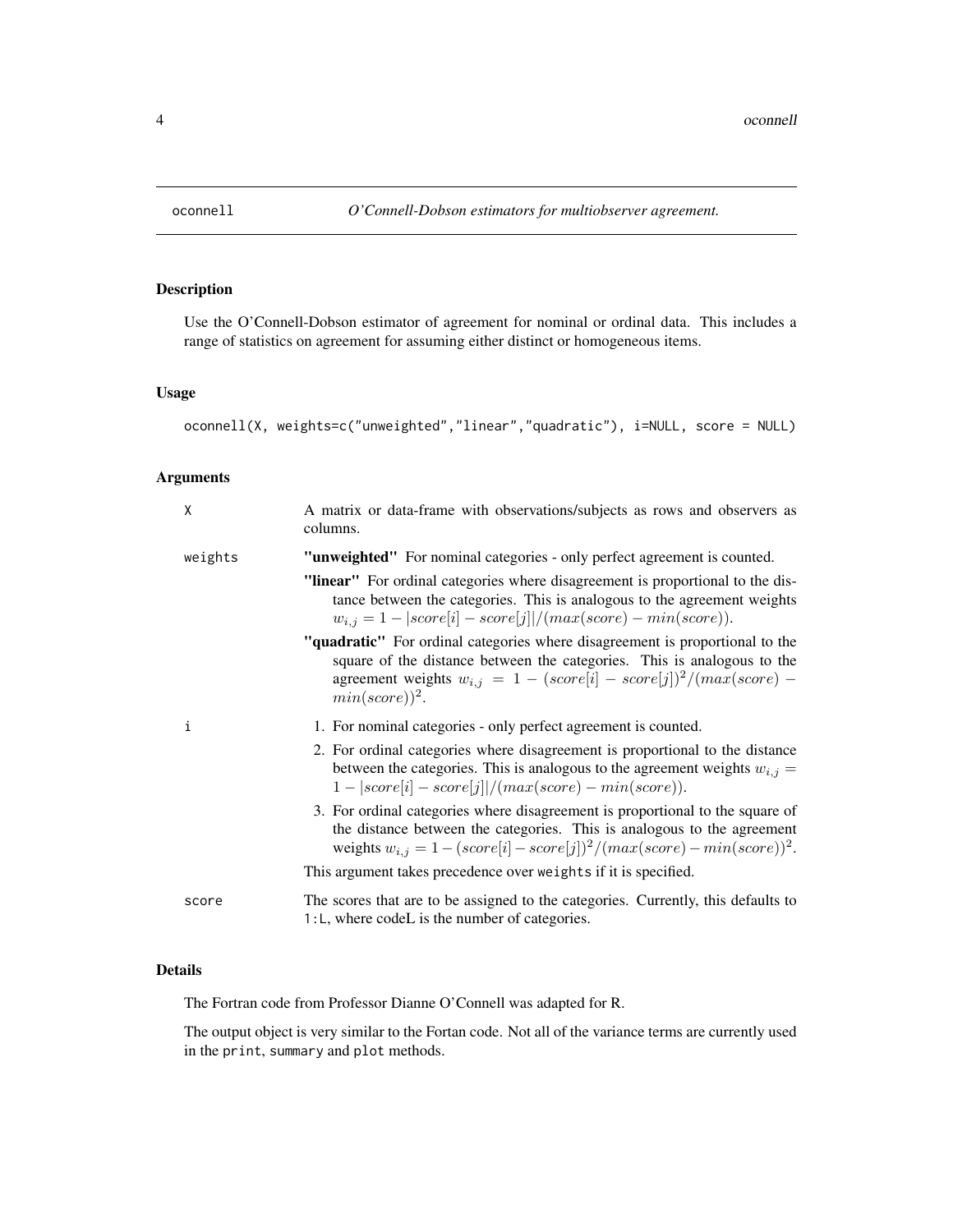#### oconnell 5

# Value

| Χ          | As input                                                                                                                                                                                                                                 |
|------------|------------------------------------------------------------------------------------------------------------------------------------------------------------------------------------------------------------------------------------------|
| i          | As input                                                                                                                                                                                                                                 |
| nrater     | Number of observers                                                                                                                                                                                                                      |
| nscore     | Number of categories                                                                                                                                                                                                                     |
| nsubj      | Number of subjects                                                                                                                                                                                                                       |
| p1[j,k]    | Probability of observer j giving score k when observers are distinct                                                                                                                                                                     |
| p2[k]      | Probability of score k when observers are homogeneous                                                                                                                                                                                    |
| w1[j,k]    | Weighted average of d[] for observer j, score k                                                                                                                                                                                          |
| w2[k]      | Weighted average of d[] for score k when observers are homogeneous                                                                                                                                                                       |
| d[j]       | Amount of disagreement for subject j                                                                                                                                                                                                     |
| s1[j]      | Chance-corrected agreement statistic for subject j when observers are distinct                                                                                                                                                           |
| s2[j]      | Chance-corrected agreement statistic for subject j when observers are homoge-<br>neous; $s[j]=1-d[j]/expdel$ .                                                                                                                           |
| delta[j,k] | j <k: <math="" amount="" and="" by="" change="" disagreement="" expected="" for="" j="" k;="" observers="" of="">\exists k<br/>amount of disagreement expected by chance for observers j and k when ob-<br/>servers are homogeneous</k:> |
| expd1      | Amount of disagreement expected by chance in null case when observers are<br>distinct                                                                                                                                                    |
| expd2      | Amount of disagreement expected by chance when observers are homogeneous                                                                                                                                                                 |
| dbar       | Average value of d[] over all subjects                                                                                                                                                                                                   |
| sav1       | Chance-corrected agreement statistic over all subjects when observers are dis-<br>tinct                                                                                                                                                  |
| sav2       | Chance-corrected agreement statistic over all subjects when observers are ho-<br>mogeneous                                                                                                                                               |
| var0s1     | Null variance of S when observers are distinct                                                                                                                                                                                           |
| var0s2     | Null variance of S when observers are homogeneous                                                                                                                                                                                        |
| vars1      | Unconstrained variance of S when observers are distinct                                                                                                                                                                                  |
| vars2      | Unconstrained variance of S when observers are homogeneous                                                                                                                                                                               |
| v0sav1     | Null variance of Sav when observers are distinct                                                                                                                                                                                         |
| v0sav2     | Null variance of Sav when observers are homogeneous                                                                                                                                                                                      |
| vsav1      | Unconstrained variance of Sav when observers are distinct                                                                                                                                                                                |
| vsav2      | Unconstrained variance of Sav when observers are homogeneous                                                                                                                                                                             |
| p0sav1     | Probability of overall agreement due to chance when observers are distinct                                                                                                                                                               |
| p0sav2     | Probability of overall agreement due to chance when observers are homoge-<br>neous                                                                                                                                                       |
| resp[i,j]  | Response for observer i on subject j; transpose of X (BEWARE)                                                                                                                                                                            |
| score(i)   | Score associated with i'th category                                                                                                                                                                                                      |
| call       | As per sys.call(), to allow for using update                                                                                                                                                                                             |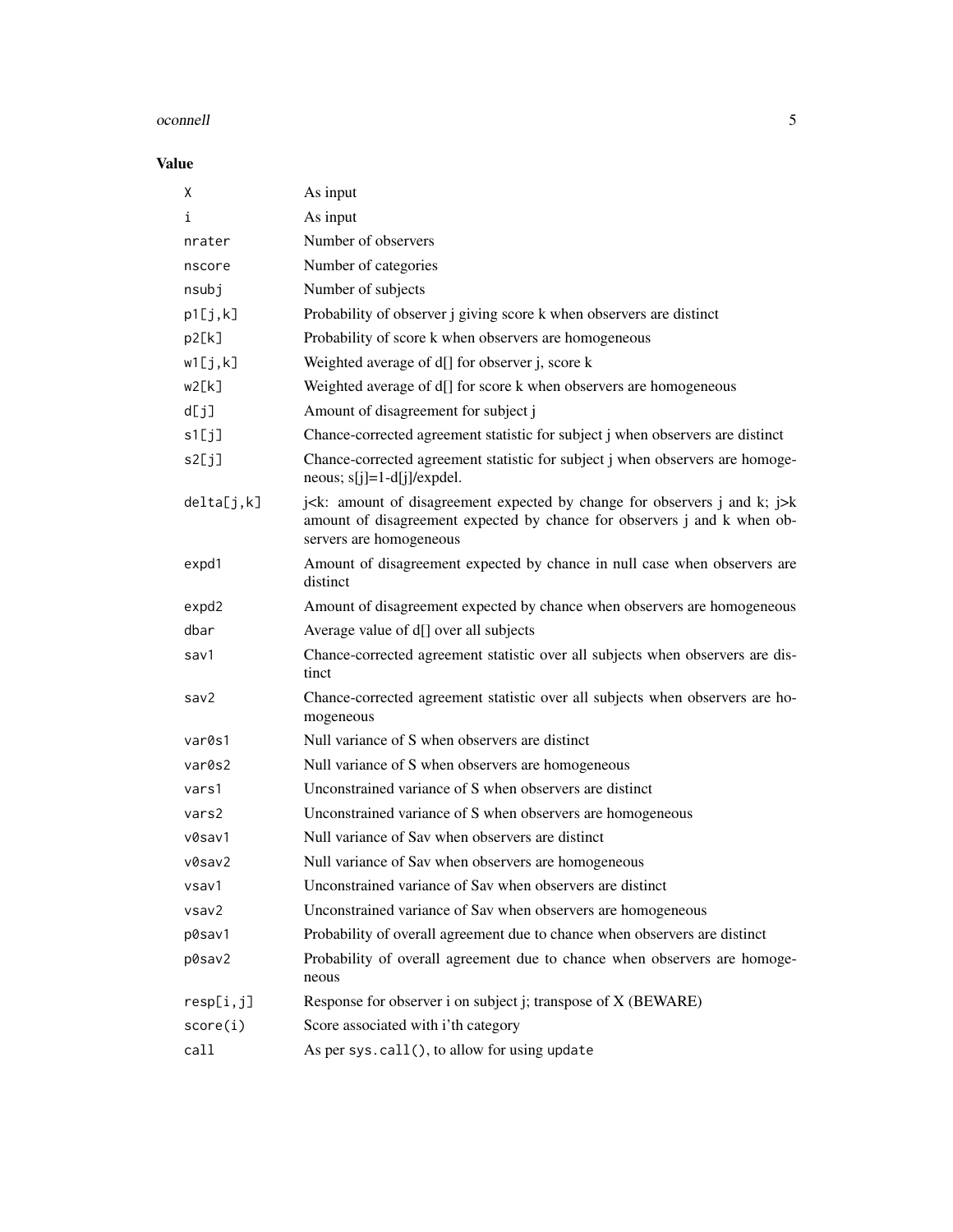#### <span id="page-5-0"></span>See Also

[magree](#page-1-1), [schouten](#page-8-1).

#### Examples

```
## Table 1 (O'Connell and Dobson, 1984)
summary(fit <- oconnell(landis, weights="unweighted"))
update(fit, weights="linear")
update(fit, weights="quadratic")
## Table 3 (O'Connell and Dobson, 1984)
slideTypeGroups <-
    list(c(2,3,5,26,31,34,42,58,59,67,70,81,103,120),
         c(7,10:13,17,23,30,41,51,55,56,60,65,71,73,76,86,87,105,111,116,119,124),
         c(4,6,24,25,27,29,39,48,68,77,79,94,101,102,117),
         c(9,32,36,44,52,62,84,95),
         c(35,53,69,72),
         c(8,15,18,19,47,64,82,93,98,99,107,110,112,115,121),
         c(1,16,22,49,63,66,78,90,100,113),
         c(28,37,40,61,108,114,118),
         106,
         43,
         83,
         c(54,57,88,91,126),
         c(74,104),
         38,
         46,
         c(89,122),
         c(80,92,96,123),
         85)
data.frame(SlideType=1:18,
           S1=sapply(slideTypeGroups,
                     function(ids) mean(fit$s1[as.character(ids)])),
           S2=sapply(slideTypeGroups,
                     function(ids) mean(fit$s2[as.character(ids)])))
## Table 5, O'Connell and Dobson (1984)
oconnell(landis==1)
oconnell(landis==2)
oconnell(landis==3)
oconnell(landis==4)
oconnell(landis==5)
## Plot of the marginal distributions
plot(fit)
```
plot.magree *plot methods for magree, oconnell and schouten objects*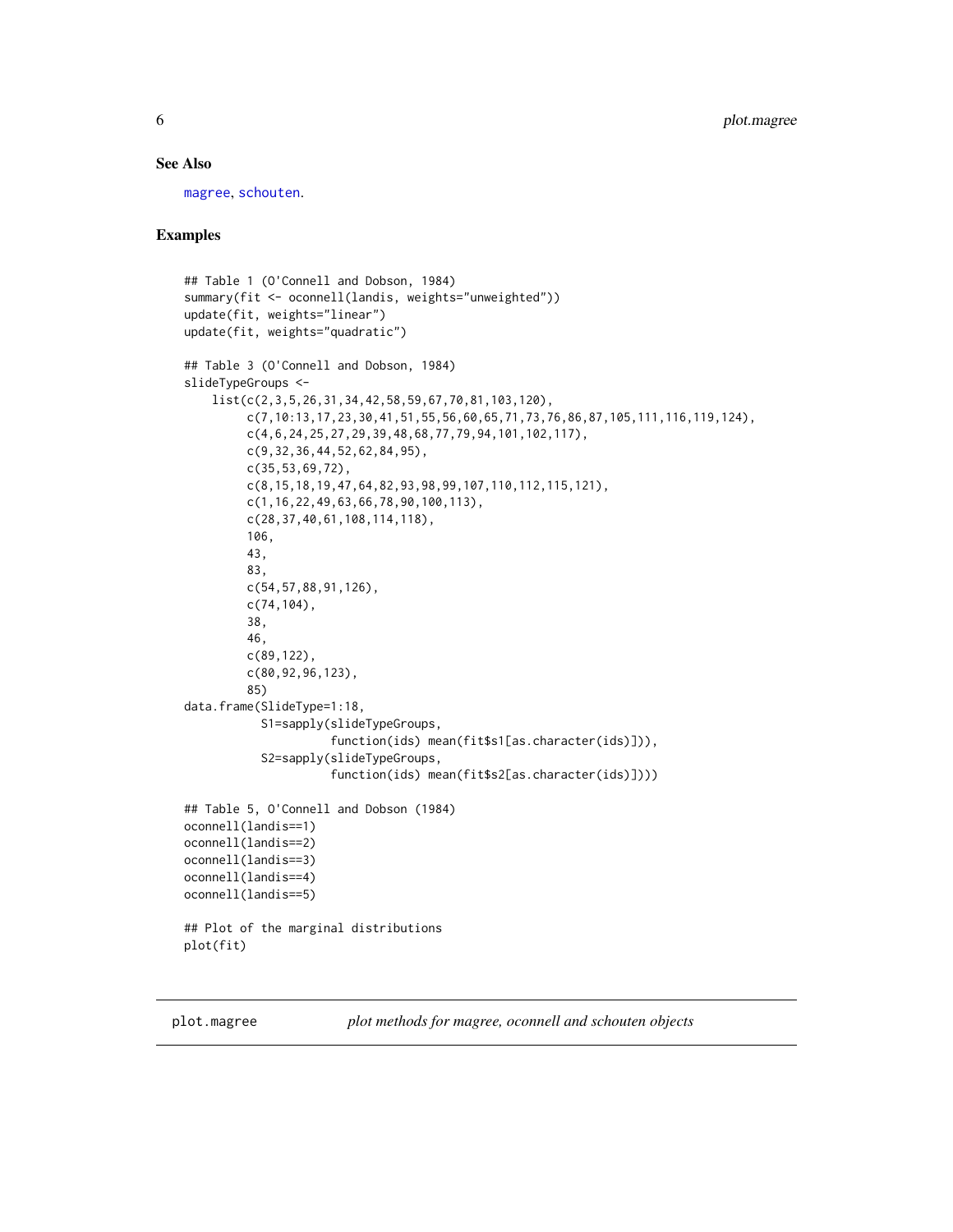# <span id="page-6-0"></span>print.magree 7

#### Description

plot methods for magree, oconnell and schouten objects

#### Usage

```
## S3 method for class 'magree'
plot(x, type = c("p1", "kappa by observer"),xlab = NULL, ylab = NULL, main = NULL, ...)## S3 method for class 'oconnell'
plot(x, type = c("p1"), xlab = NULL, ylab = NULL, main = NULL, ...)
## S3 method for class 'schouten'
plot(x, type = c("kappa by observer"), xlab = NULL,ylab = NULL,main = NULL, xdelta = 0.1, axes = TRUE, ...
```
#### Arguments

| x                 | magree, oconnell or schouten object.                                                                                       |
|-------------------|----------------------------------------------------------------------------------------------------------------------------|
| type              | Type of plot. For "p1", plot the probabilities by observer. For "kappa by observer",<br>plot the kappas for each observer. |
| xlab              |                                                                                                                            |
| ylab              |                                                                                                                            |
| main              |                                                                                                                            |
| xdelta            | For plot schouten and "kappa by observer", specifies the width of the brackets<br>for the confidence intervals.            |
| axes              | Bool for whether to plot the axes.                                                                                         |
| $\cdot\cdot\cdot$ |                                                                                                                            |

#### Examples

```
fit <- schouten(landis)
plot(fit)
fit <- oconnell(landis)
plot(fit,type="p1")
```
print.magree *print methods for magree objects*

#### Description

print methods for magree objects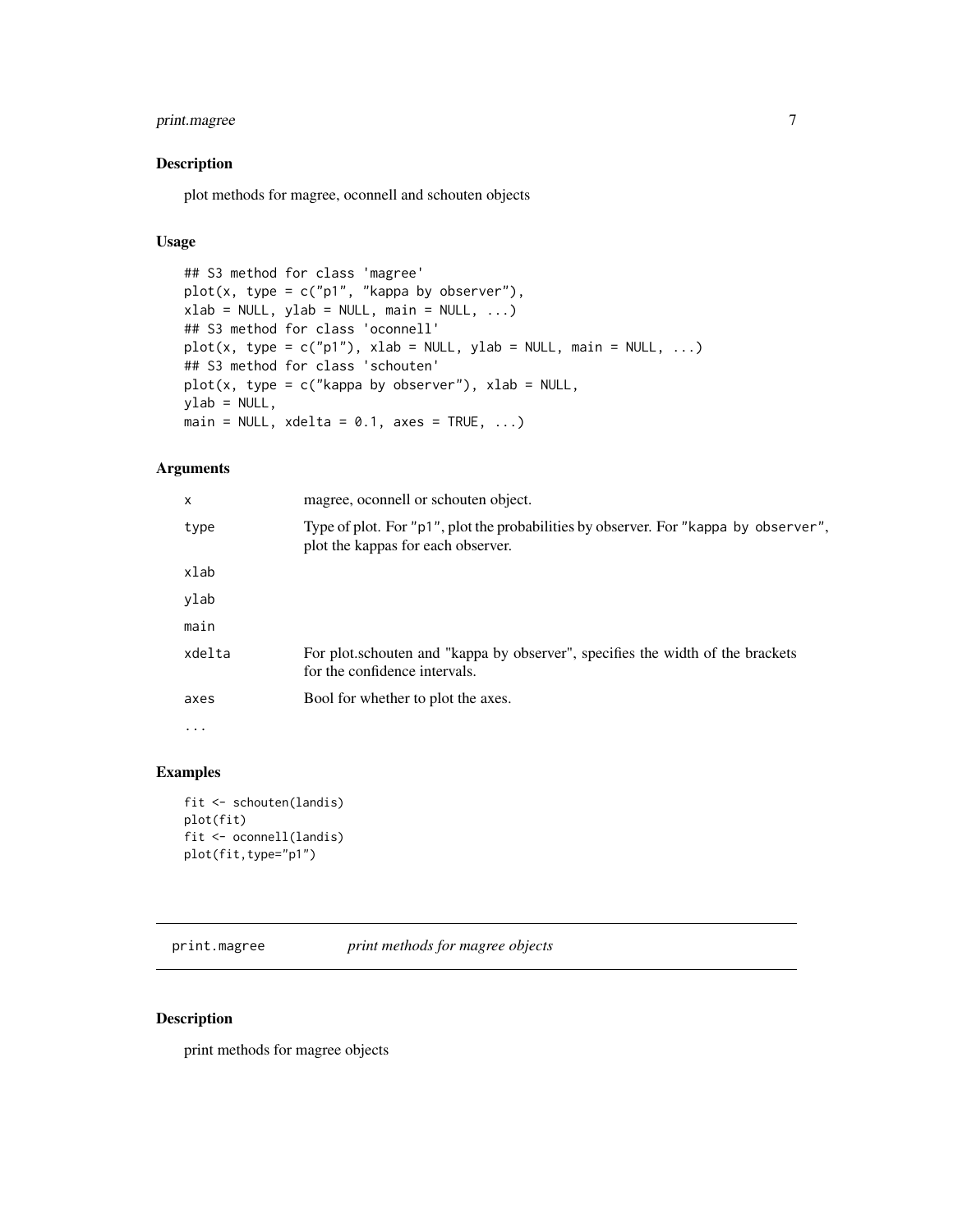# Usage

```
## S3 method for class 'magree'
print(x, \ldots)## S3 method for class 'oconnell'
print(x, \ldots)## S3 method for class 'schouten'
print(x, \ldots)
```
# Arguments

| x | the object to print |
|---|---------------------|
| . | other arguments     |

# Examples

```
print(magree(landis))
```
print.summary.magree *print method for summary.magree objects*

#### Description

print method for summary.magree objects

# Usage

```
## S3 method for class 'summary.magree'
print(x, ...)
## S3 method for class 'summary.oconnell'
print(x, \ldots)## S3 method for class 'summary.schouten'
print(x, \ldots)
```
#### Arguments

```
x
```
...

# Examples

summary(magree(landis))

<span id="page-7-0"></span>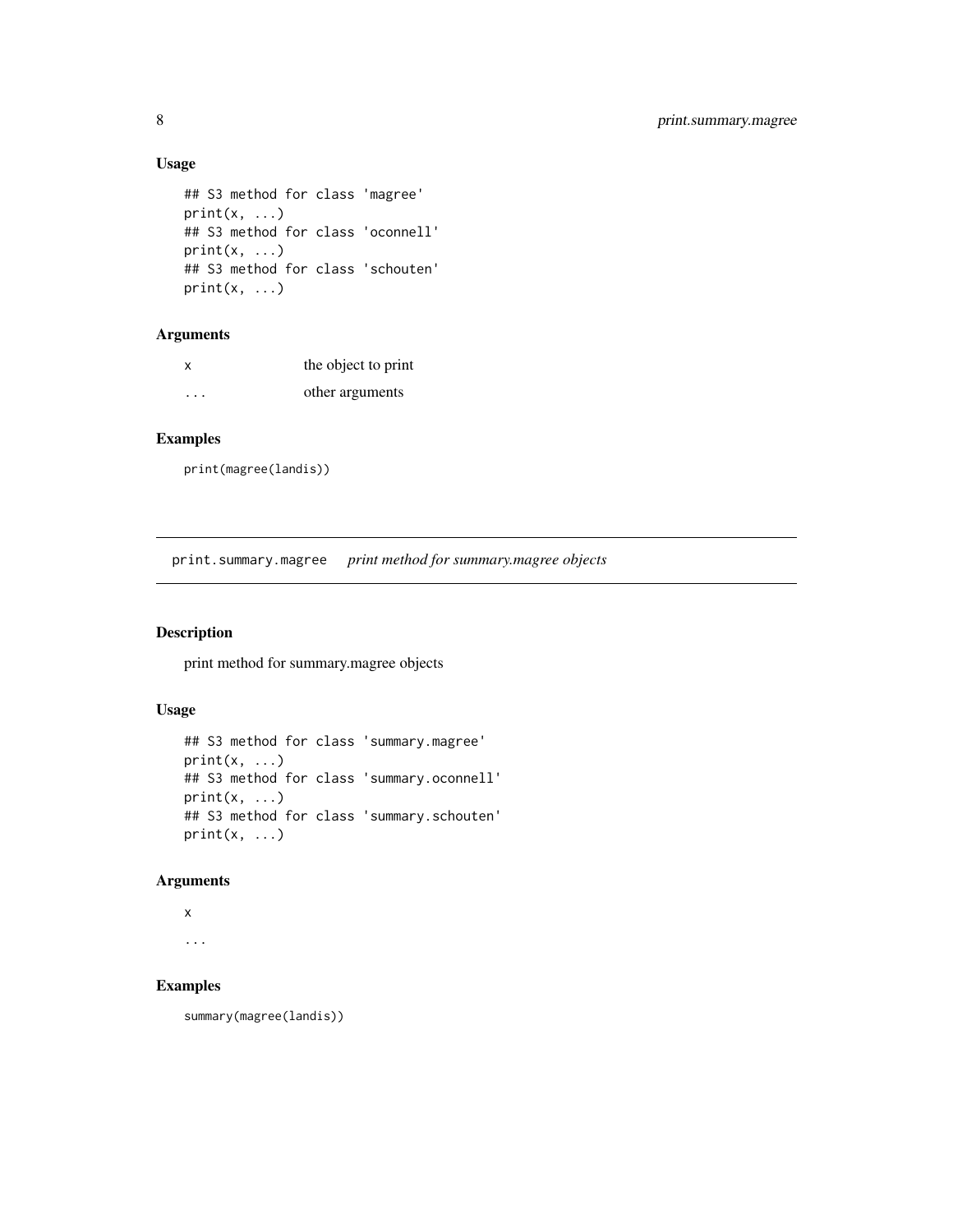<span id="page-8-1"></span><span id="page-8-0"></span>

Use the Schouten estimator of agreement for nominal or ordinal data. This includes a range of statistics on agreement.

# Usage

```
schouten(X, weights=c("unweighted","linear","quadratic","user"), w=NULL,
score=NULL)
```
# Arguments

| X       | A matrix or data-frame with subjects as rows and observers as columns.                                                                                                                                               |
|---------|----------------------------------------------------------------------------------------------------------------------------------------------------------------------------------------------------------------------|
| weights | "unweighted" For nominal categories - only perfect agreement is counted.                                                                                                                                             |
|         | "linear" For ordinal categories where disagreement is proportional to the dis-<br>tance between the categories. This is analogous to the agreement weights<br>$w_{i,j} = 1 -  i - j /(c - 1).$                       |
|         | "quadratic" For ordinal categories where disagreement is proportional to the<br>square of the distance between the categories. This is analogous to the<br>agreement weights $w_{i,j} = 1 - (i - j)^2 / (c - 1)^2$ . |
|         | "user" An indicator for a user-defined weight matrix. The weights argument<br>will be defined as "user" if the w argument is specified.                                                                              |
| W       | A user-defined weights matrix. This argument takes precedence over weights<br>and score if it is specified and the weight argument will be defined as "user".                                                        |
| score   | A user-defined set of scores for each category. If this is not specified, it is as-<br>sumed that score=1:L, where L is the number of categories. This is used with<br>the weights argument to define the w matrix.  |

#### Details

Fortran code was written by Mark Clements based on the algorithms in Schouten (1982).

The output object is closely related to the Fortan code. Not all of the variance terms are currently used in the print, summary and plot methods.

#### Value

| N    | Number of subjects   |
|------|----------------------|
| М    | Number of observers  |
| L    | Number of categories |
| data | Re-formatted X       |
| W    | Weight matrix        |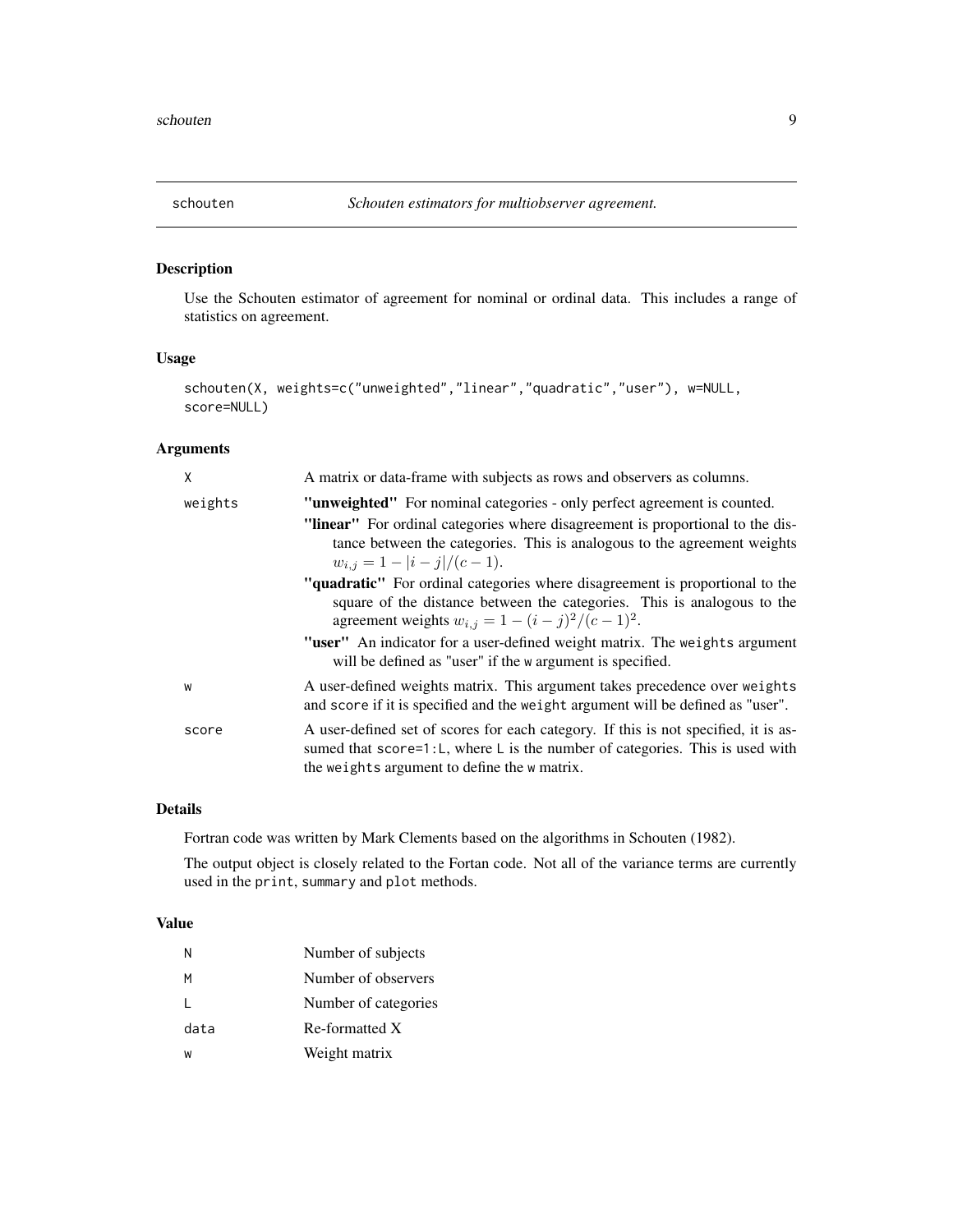#### <span id="page-9-0"></span>10 schouten and the schouten schouten and the schouten schouten schouten schouten schouten schouten schouten schouten schouten schouten schouten schouten schouten schouten schouten schouten schouten schouten schouten schou

| kab     | Kappas between each pair of observers                                                                                                  |
|---------|----------------------------------------------------------------------------------------------------------------------------------------|
| ka      | Average kappas for each observer                                                                                                       |
| kappa   | Average kappa                                                                                                                          |
|         | pab, pa, p, ma, qab, qa, q, oab, eab, oa, ea, o, e, wa, wab<br>Working fields                                                          |
| varkab  | Variances for kab                                                                                                                      |
| varka   | Variances for ka                                                                                                                       |
| vark    | Variance for the kappa                                                                                                                 |
| covkka  | Covariance term between the overall average kappa and the average kappas for<br>each observer                                          |
| chi     | Chi-squared statistics comparing the overall average kappa and the average kappa<br>for each observer (df=1 under the null hypothesis) |
| pchi    | P-values that the overall average kappa equals the average kappa for each ob-<br>server                                                |
| var0kab | Variance for kab under the null hypothesis                                                                                             |
| var0ka  | Variance for ka under the null hypothesis                                                                                              |
| var0k   | Variance for the overall average kappa under the null hypothesis                                                                       |
| p0      | P-value for kappa=0                                                                                                                    |
| p0a     | P-values that the average kappa for a observer equals zero (i.e. $ka=0$ )                                                              |
| weights | As input                                                                                                                               |
| Χ       | As input                                                                                                                               |
| call    | As per sys.call(), to allow for using update                                                                                           |
|         |                                                                                                                                        |

#### See Also

[magree](#page-1-1), [oconnell](#page-3-1).

# Examples

```
## Weights matrix used by Schouten (1982)
w <- outer(1:5,1:5,function(x,y) ((x<=2 & y<=2) | (x>=3 & y>=3))+0)
fit <- schouten(landis,w=w) # user-defined weights
summary(fit) # Schouten (1982), Tables 2 and 5
## we can fit the same model with oconnell() or magree() using the score argument
magree(landis,score=c(1,1,2,2,2))
## plot of the average kappas by observer
plot(fit, type="kappa by observer")
```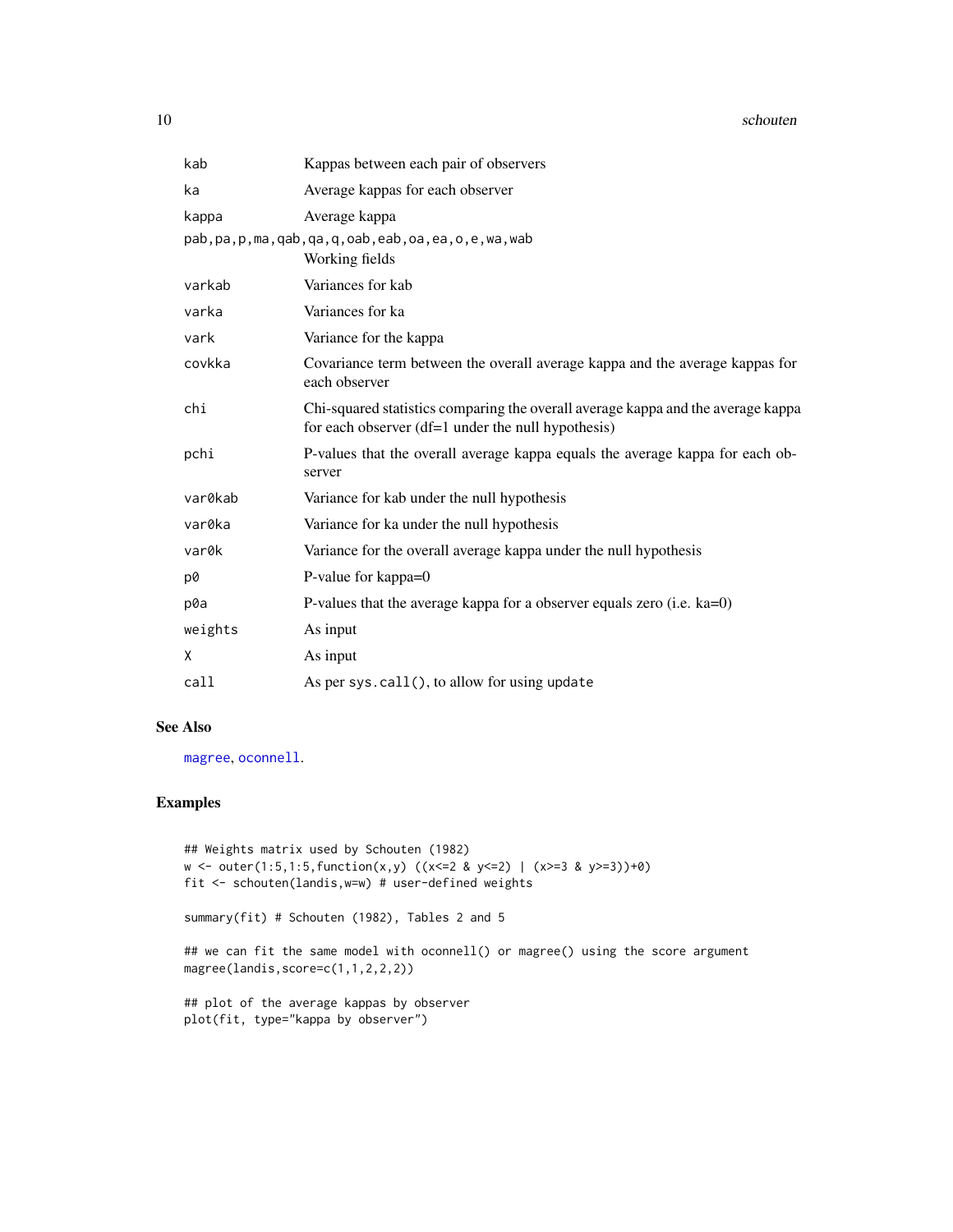<span id="page-10-0"></span>

summary method for magree objects

# Usage

```
## S3 method for class 'magree'
summary(object, ...)
## S3 method for class 'oconnell'
summary(object, ci.transform = c("logit", "identity"), ci.p = 0.95, ...)## S3 method for class 'schouten'
summary(object, ci.transform = c("logit", "identity"), ci.p = 0.95, ...)
```
# Arguments

object

| ci.transform | transformation used to calculate the confidence intervals. Either "logit" for a<br>logit transform or "identity" for no transform. |  |  |
|--------------|------------------------------------------------------------------------------------------------------------------------------------|--|--|
| ci.p         | p value for the confidence interval.                                                                                               |  |  |
| $\cdots$     |                                                                                                                                    |  |  |

#### Examples

summary(magree(landis))